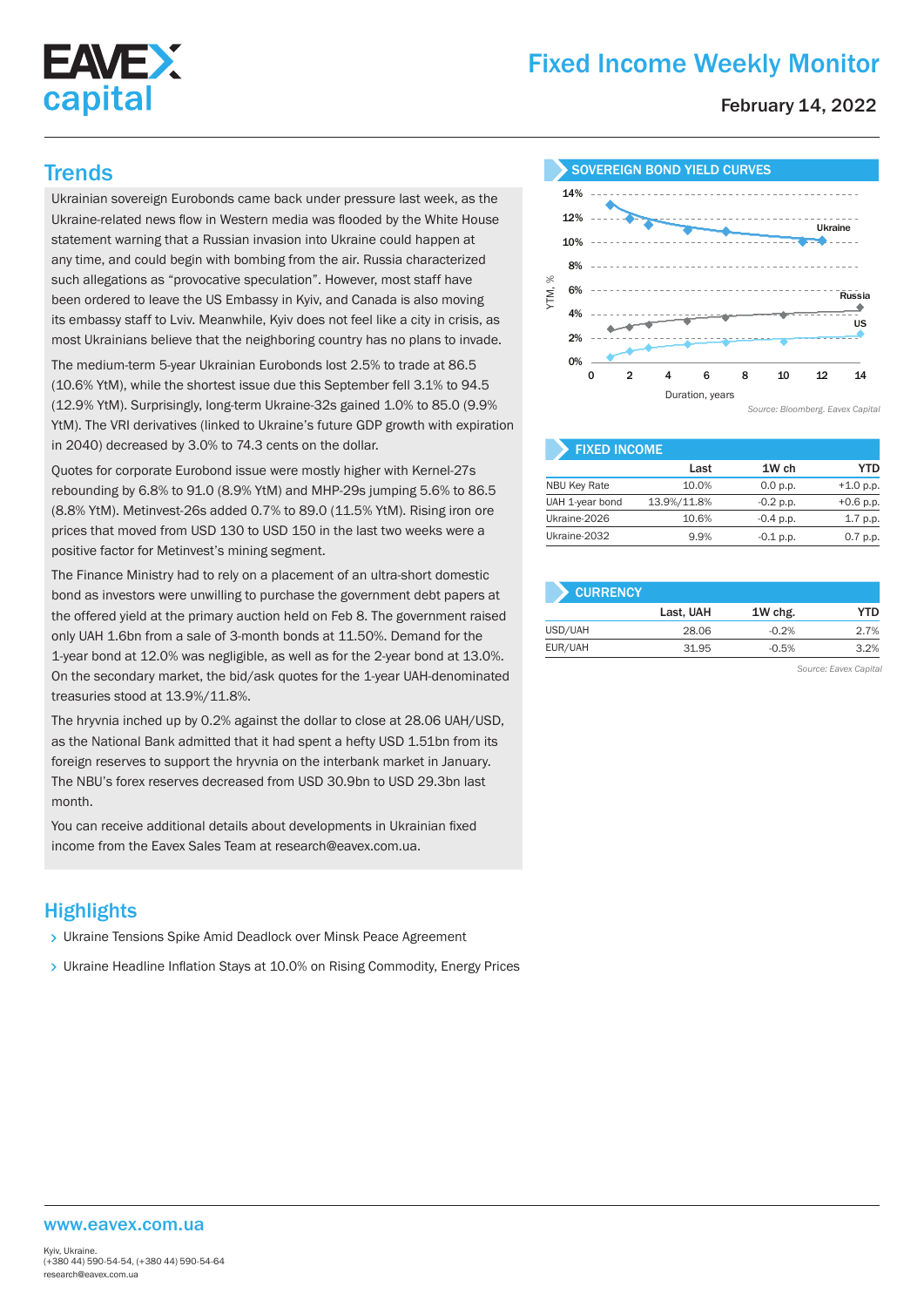

#### February 14, 2022

## Ukraine Tensions Spike Amid Deadlock over Minsk Peace Agreement

by Will Ritter w.ritter@eavex.com.ua

#### **NEWS**

Tensions regarding the Russian military buildup around Ukraine rose sharply on Thursday (Feb 10) after a meeting in Berlin of the so-called "Normandy 4" format to discuss ways to resolve the Donbass conflict in Eastern Ukraine. The format consists of Ukraine and Russia plus Germany and France. Russia used the meeting to demand that Ukraine implement the 2015 Minsk peace agreement, the crucial tenet of which is for the currently occupied Donbass territories to receive special autonomous status within Ukraine. For the last 6 years, Kyiv has refused to take the steps outlined in the Minsk deal unless Russia first withdraws its military forces from the territories. Despite being pressed by Germany and France to offer some compromise, the Ukrainian delegation led by presidential administration chief Andrey Yermak refused, and the meeting ended with no results after 9 hours of talks. On Friday morning (Feb 11), major Western media outlets began reporting US assessments that a large-scale Russian attack against Ukraine could occur within days, and the US and several other Western countries pulled their diplomatic staff out of Kyiv, in some cases moving them to the far west of the country. On Saturday (Feb 12), US President Biden spoke by telephone with Russian President Putin to emphasize the costs to Russia of a new attack on Ukraine, and Biden then spoke with Zelenskiy on Sunday (Feb 13) to reiterate US support for Kyiv. In recent days, the governments of France, Britain and Germany have also made strong statements backing Ukraine, and new German Chancellor Olaf Scholz is due in Kyiv today (Feb 14) to meet with Zelenskiy.

## **COMMENTARY**

Over the past week, the fundamental strategy which the Putin regime is using against Ukraine has become abundantly clear: The Kremlin wants to coerce Zelenskiy into implementing the Minsk agreements because Putin believes that forcing Zelenskiy's "capitulation" on the Donbass will quickly lead to Zelenskiy's removal from power by armed Ukrainian nationalist militants who vehemently oppose the Minsk accords. On the other hand, if Zelenskiy continues to refuse the Minsk deal, the implicit threat is that there will be a massive Russian military assault against part or all of Ukraine by the encircling armies. However, we note that the latter situation would represent an unprovoked act of war by Russia in plain view of the entire world, making Western unity on extremely heavy economic & personal sanctions against the Putin regime immediately achievable. We therefore believe that the likelihood of such a massive invasion is being overstated - perhaps deliberately - by the US administration, which has also been covering the possibility that the Kremlin could stage its own "false flag" operation to try to justify an attack. All of this implies that Putin's preferred option is internal destabilization of Ukraine via radical elements, rather than invasion. We must note, however, that the panic being promoted by some US news organizations and NGOs is counter-productive for Ukrainian stability and is already having serious negative economic consequences.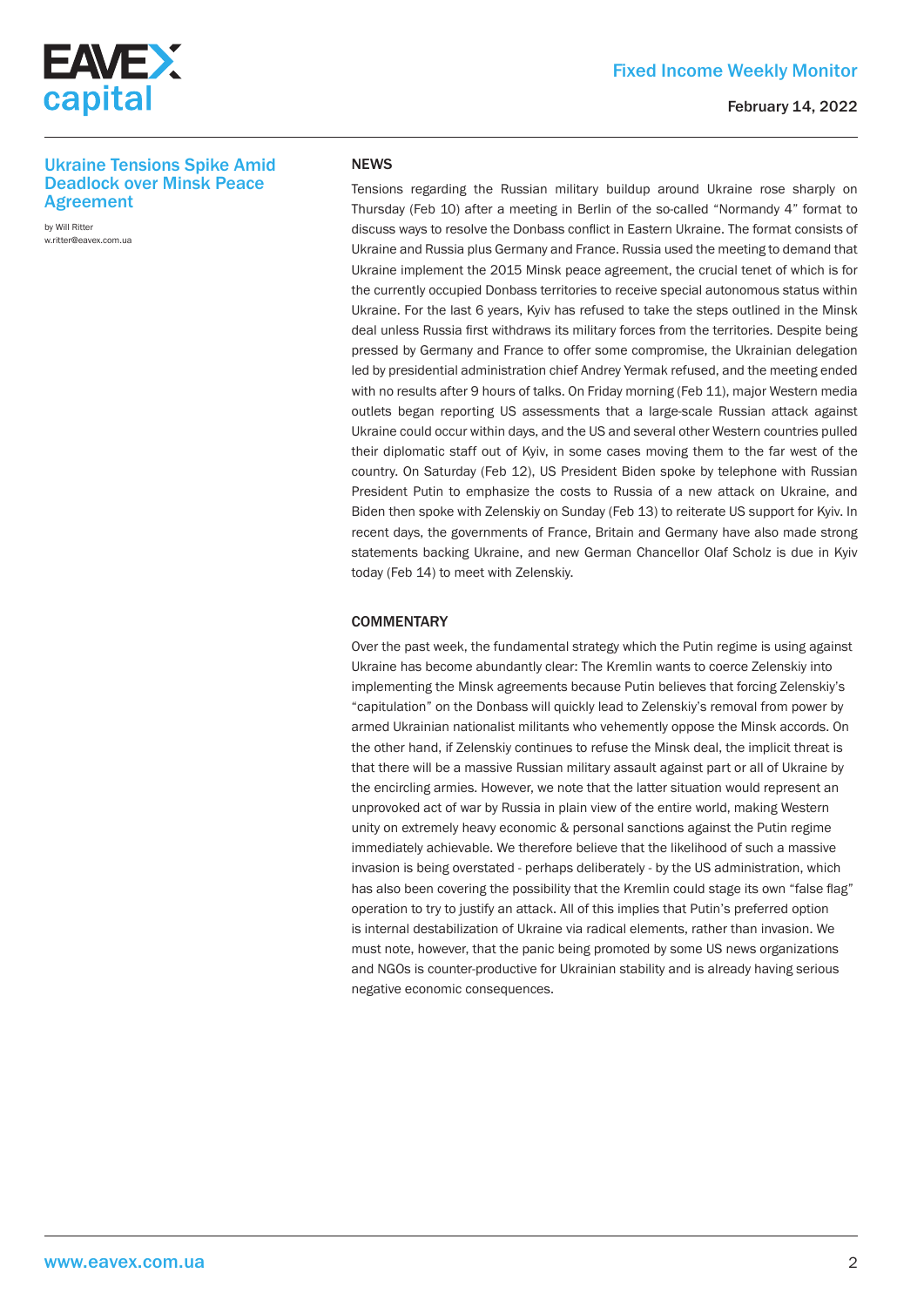



## Ukraine Headline Inflation Stays at 10.0% on Rising Commodity, Energy **Prices**

by Dmitry Churin d.churin@eavex.com.ua

## **NEWS**

Rolling 12-month consumer inflation in Ukraine in January was unchanged from December at 10.0%, according to State Statistics Committee data published last week. January's CPI increase on a month-on-month basis was a notable 1.3% in the period, coming on the back of a 2.4% rise in food prices. In other CPI basket components, prices for footwear and clothes dropped by 5.7% MoM while utility service prices grew by 0.7% MoM.



*Source: State Statistics Committee*

## **COMMENTARY**

We had anticipated that inflation would be higher in January, as energy and food prices have been rising globally. US inflation hit its highest level in 40 years in January as prices rose 7.5% from a year earlier. In our opinion, the Ukrainian inflation data for January was somewhat distorted by the introduction of a new structure of the consumer basket for the CPI calculation. Meanwhile, the National Bank is still saying that inflation could slow to 7.7% YoY by the year-end. We do not have much faith in this optimistic scenario, as the producer price inflation in Ukraine was at an elevated level of 69.1% YoY in January, meaning that sooner or later the high PPI will translate into higher final consumer prices. The National Bank has been tightening its monetary policy since early 2021, when the regulator raised the key rate from its bottom at 6.0% to 6.5%. Last month the key rate was increased from 9.0% to 10.0%. The next monetary policy Board meeting will be on Mar 3. We forecast that the key rate will be put on hold at 10.0%. On the other hand, it is still possible to foresee two further 50 bps interest rate increases by the end of 2022 to a level of 11.0%.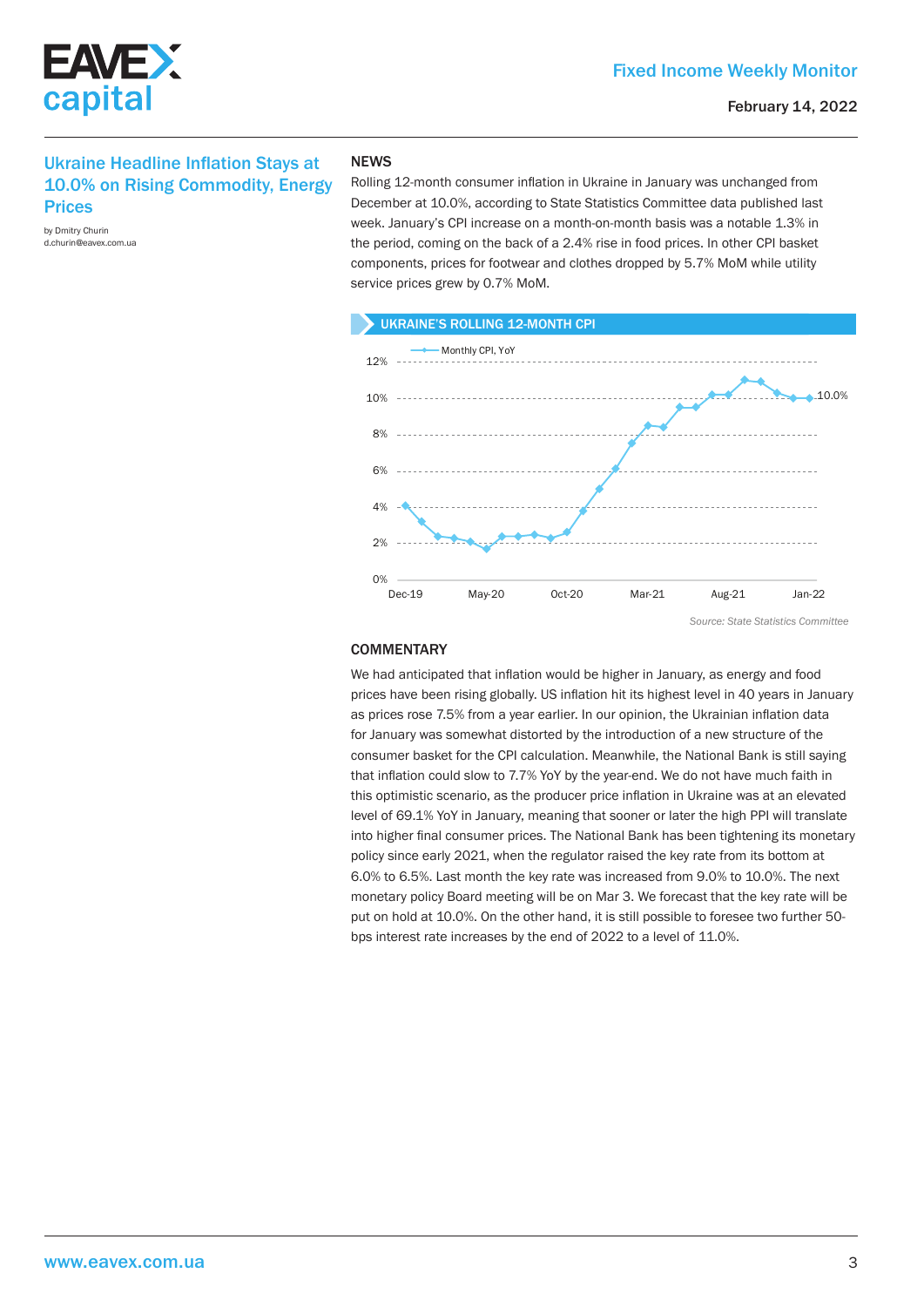

February 14, 2022

| <b>SELECTED UKRAINIAN EUROBONDS</b> |                     |                         |           |        |                         |                             |            |                      |
|-------------------------------------|---------------------|-------------------------|-----------|--------|-------------------------|-----------------------------|------------|----------------------|
| <b>Issue</b>                        | Indicative<br>Price | Price ch.,<br>$W/W$ , % | YTM,<br>% | Coupon | <b>Maturity</b><br>Date | Volume<br>USD <sub>mn</sub> | Currency   | Ratings <sup>1</sup> |
| Sovereign Eurobonds                 |                     |                         |           |        |                         |                             |            |                      |
| Ukraine, 2022                       | 94.5                | $-3.1%$                 | 12.9%     | 7.75%  | 1 Sept 2022             | 1,384                       | <b>USD</b> | B3/B/B               |
| Ukraine, 2026                       | 86.5                | $-2.5%$                 | 10.6%     | 7.75%  | 1 Sept 2026             | 1,318                       | <b>USD</b> | B3/B/B               |
| Ukraine, 2028                       | 91.2                | $-4.1%$                 | 12.0%     | 9.75%  | 1 Nov 2028              | 1,600                       | <b>USD</b> | B3/B/B               |
| Ukraine, 2032                       | 85.0                | 1.0%                    | 9.9%      | 7.38%  | 25 Sept 2032            | 3,000                       | <b>USD</b> | B3/B/B               |
| Ukraine, GDP-linked                 | 74.3                | $-3.0%$                 |           |        | 31 May 2040             | 3,214                       | <b>USD</b> | /B/                  |
| <b>Corporate Eurobonds</b>          |                     |                         |           |        |                         |                             |            |                      |
| <b>Kernel</b> , 2027                | 91.0                | 6.8%                    | 8.9%      | 6.75%  | 27 Oct 2027             | 300                         | <b>USD</b> | $/B+/$               |
| MHP, 2026                           | 92.8                | 2.3%                    | 9.3%      | 6.95%  | 4 Apr 2026              | 550                         | <b>USD</b> | B3/B/B               |
| MHP, 2029                           | 86.5                | 5.6%                    | 8.8%      | 6.25%  | 19 Sept 2029            | 350                         | <b>USD</b> | B3/B/B               |
| DTEK Energy, 2027                   | 49.9                | 1.8%                    | 20.4%     | 5.00%  | 31 Dec 2027             | 1.645                       | <b>USD</b> | $\frac{1}{2}$        |
| Metinvest, 2026                     | 89.0                | 0.7%                    | 11.5%     | 8.50%  | 23 Apr 2026             | 648                         | <b>USD</b> | $B2/B/BB-$           |
| Metinvest, 2029                     | 84.6                | 0.4%                    | 10.8%     | 7.75%  | 17 Oct 2029             | 500                         | <b>USD</b> | $B2/B/BB-$           |
| NaftoGaz, 2024                      | 81.6                | 0.1%                    | 16.5%     | 7.125% | 19 Jul 2024             | 600                         | <b>EUR</b> | $\frac{1}{2}$        |
| <b>Ukrainian Railways</b>           | 89.4                | $-1.2%$                 | 13.7%     | 8.25%  | 9 Jul 2024              | 500                         | <b>USD</b> | $\frac{1}{2}$        |
| <b>Bank Eurobonds</b>               |                     |                         |           |        |                         |                             |            |                      |
| UkrEximBank, 2023                   | 97.4                | 0.1%                    | 10.2%     | 9.00%  | 9 Feb 2023              | 125                         | <b>USD</b> | B3//B                |
| UkrEximBank, 2025                   | 95.8                | 3.0%                    | 12.3%     | 9.75%  | 22 Jan 2025             | 600                         | <b>USD</b> | B3//B                |
| Oschadbank, 2023                    | 93.3                | 1.5%                    | 18.1%     | 9.38%  | 10 Mar 2023             | 700                         | <b>USD</b> | B2//B                |
| Oschadbank, 2025                    | 93.2                | 4.1%                    | 15.3%     | 9.63%  | 20 Mar 2025             | 250                         | <b>USD</b> | B2//B                |

*Source: Boerse-Berlin, Boerse-Stuttgart. cbonds, TR Data, Eavex Research 1 Moody's/S&P/Fitch*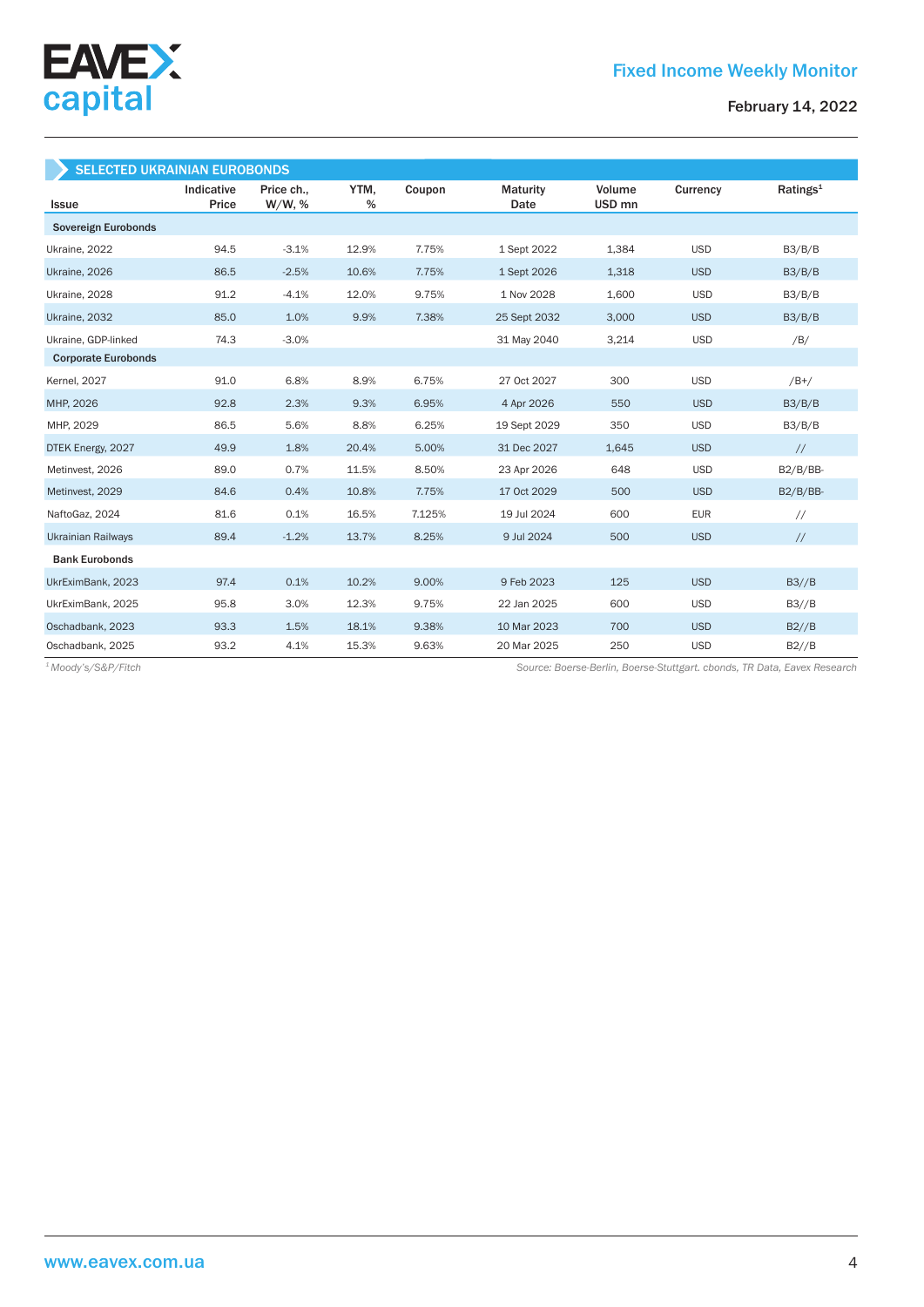

# Fixed Income Weekly Monitor

## February 14, 2022

## UKRAINIAN DOMESTIC BONDS

|                              |             |             |           |           | Coupon |                      | Volume    |
|------------------------------|-------------|-------------|-----------|-----------|--------|----------------------|-----------|
| Issue                        | Price (Bid) | Price (Ask) | YTM (Bid) | YTM (Ask) | Period | <b>Maturity Date</b> | UAH mn    |
| <b>UAH denominated Bonds</b> |             |             |           |           |        |                      |           |
| UA4000218325                 | 99.2        | 100.1       | 13.5%     | 11.3%     | S/A    | 20 Jul 2022          | 13,415    |
| UA4000199210                 | 100.5       | 102.2       | 14.5%     | 11.8%     | S/A    | 12 Oct 2022          | 14,993    |
| UA4000201255                 | 100.7       | 104.3       | 16.0%     | 12.7%     | S/A    | 24 May 2023          | 6,470     |
| UA4000201255                 | 87.5        | 95.4        | 17.5%     | 12.7%     | S/A    | 22 May 2024          | 18,105    |
| UA4000204150                 | 96.8        | 106.9       | 18.0%     | 13.5%     | S/A    | 26 Feb 2025          | 41,080    |
| UA4000207518                 | 74.7        | 86.2        | 18.0%     | 14.0%     | S/A    | 20 May 2027          | 7,018     |
|                              |             |             |           |           |        |                      |           |
| <b>USD denominated Bonds</b> |             |             |           |           |        |                      |           |
| UA4000215909                 | 99.2        | 100.6       | 4.7%      | 3.3%      | S/A    | 2 Feb 2023           | USD 330mn |

*Source: TR Data, Eavex Research*